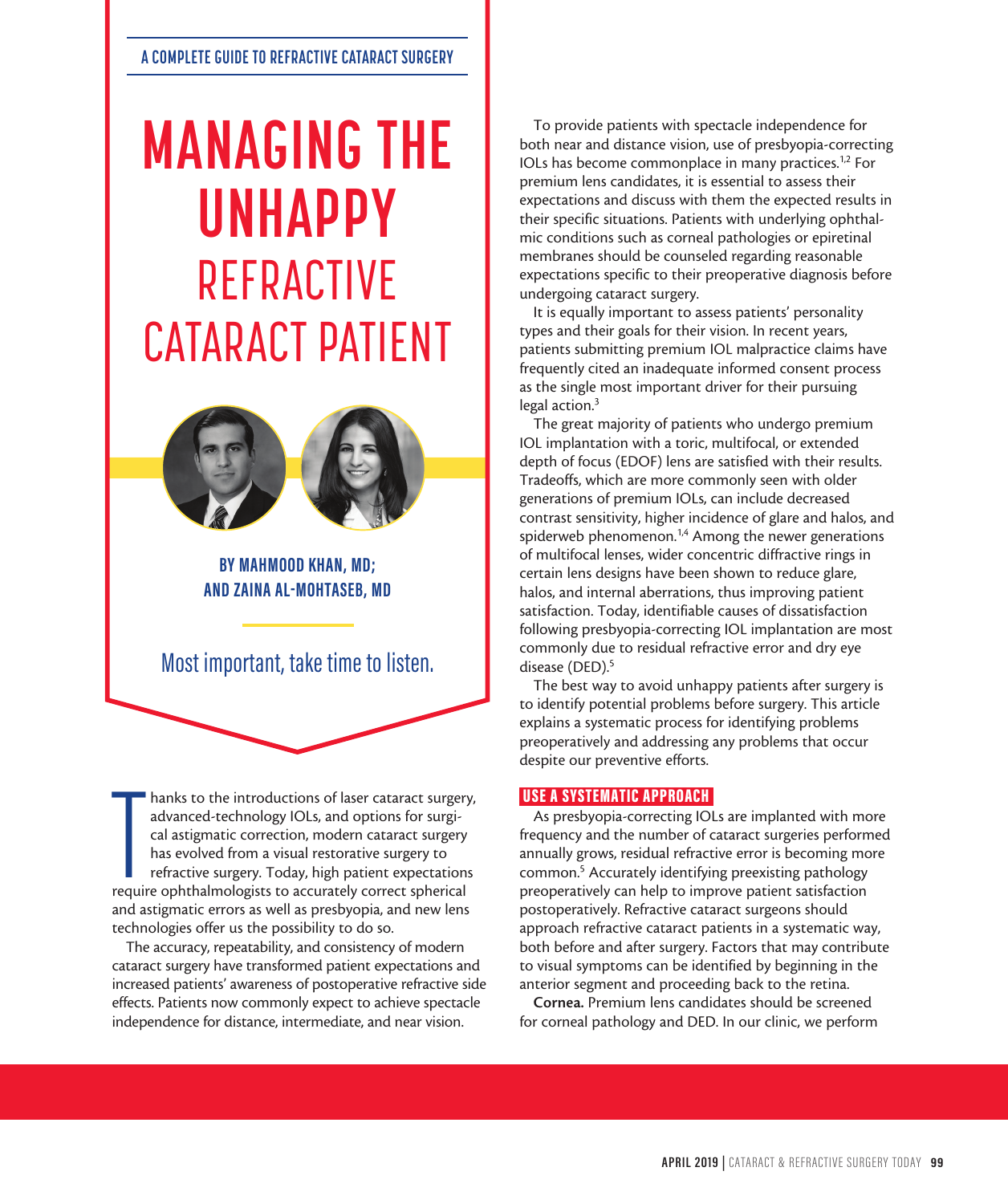Placido-ring topography on all cataract patients to evaluate the ocular surface, and we use objective and subjective tests such as patient questionnaires, topography, slit-lamp examination, and point-of-care testing for MMP-9 and osmolarity to identify DED.

and more advanced therapy as needed (eg, serum tears, amniotic membranes, scleral lenses).

If the ocular surface was not optimized before surgery, the untreated DED can hamper patient satisfaction postoperatively. If the patient is unhappy after premium IOL

implantation, it is advised to begin by again evaluating the ocular surface and aggressively treating any signs of DED or other corneal pathology, including EBMD, Salzmann nodules, and Fuchs dystrophy.

EBMD and Salzmann nodules should be treated with superficial keratectomy or phototherapeutic keratectomy several months before cataract surgery, and the surface should be allowed to heal and stabilize. This will help to avoid subop-

timal results and unhappy refractive cataract patients. In patients with Fuchs dystrophy, it is advisable to treat the underlying disease prior to cataract surgery. Sometimes it can be addressed at the time of cataract surgery, for instance by combining Descemet membrane endothelial keratoplasty or Descemet-stripping endothelial keratoplasty with cataract surgery. If these conditions are diagnosed in the postoperative period, the underlying pathophysiology should be treated as a first step.

Residual refractive error. A number of surgical and patient factors may result in residual refractive error and dysphotopsias after premium IOL placement.4-6 Surgical factors include variability in the effective lens position, IOL centration or tilt, and surgically induced astigmatism.

Preoperatively, accurate IOL calculations based on topography and biometry are paramount. The top three sources of error, excluding manifest refraction, are axial length, corneal power, and postoperative IOL positioning.7

Unanticipated residual astigmatism occasionally arises following implantation of toric IOLs.<sup>8</sup> Sources of residual error with toric IOLs include selection of the wrong toric power, alignment along the wrong meridian, and postoperative rotation of the lens.

It is important to be cognizant of cyclotorsion of the eye in the supine position after toric marking, which is a frequent cause of misaligned toric lenses. Using an intraoperative toric alignment system such as the Verion Image Guided System (Alcon) or the Callisto eye (Carl Zeiss Meditec) may help improve accuracy of alignment. Inaccuracies inherent to the measurement devices, operators, and formulas are all potential sources of error that can lead to patient dissatisfaction.

In unhappy patients who experience visual symptoms secondary to residual astigmatism, methods to alleviate symptoms include spectacles or contact lenses, laser vision correction, corneal relaxing incisions, and rotation of the IOL.8,9 Rotation of a toric IOL by as little as 10º can reduce its effective astigmatic correction by 30%, and a 30º of rotation renders the IOL ineffective in correcting astigmatism. An IOL rotation calculator such as the Berdahl & Hardten Toric IOL Calculator (available at astigmatismfix.com) is a helpful tool. This back-calculator can be used to determine the ideal position of the toric IOL, the magnitude and direction of rotation needed, and the expected residual refraction.

It is advisable to wait a minimum of 1 week after the primary surgery before committing to rotate a toric IOL.10 Although it might seem better to rotate the lens sooner in order

# **"THE BEST WAY TO AVOID UNHAPPY PATIENTS AFTER SURGERY IS TO IDENTIFY POTENTIAL PROBLEMS BEFORE SURGERY."**

Undiagnosed conditions such as DED, Salzmann nodules, epithelial basement membrane dystrophy (EBMD), and Fuchs dystrophy can prevent patients from reaching their full visual potential postoperatively, due to increased glare and halos and decreased contrast sensitivity. Furthermore, anterior segment pathology can lead to erroneous preoperative measurements and decrease the accuracy of IOL power calculations in these patients. It is therefore important to stabilize the ocular surface before biometry is performed. Ocular surface disease can be addressed preoperatively using a combination of preservative-free artificial tears, antiinflammatory drops (eg, prednisolone, lifitegrast [Xiidra, Shire], and cyclosporine [Restasis, Allergan]),